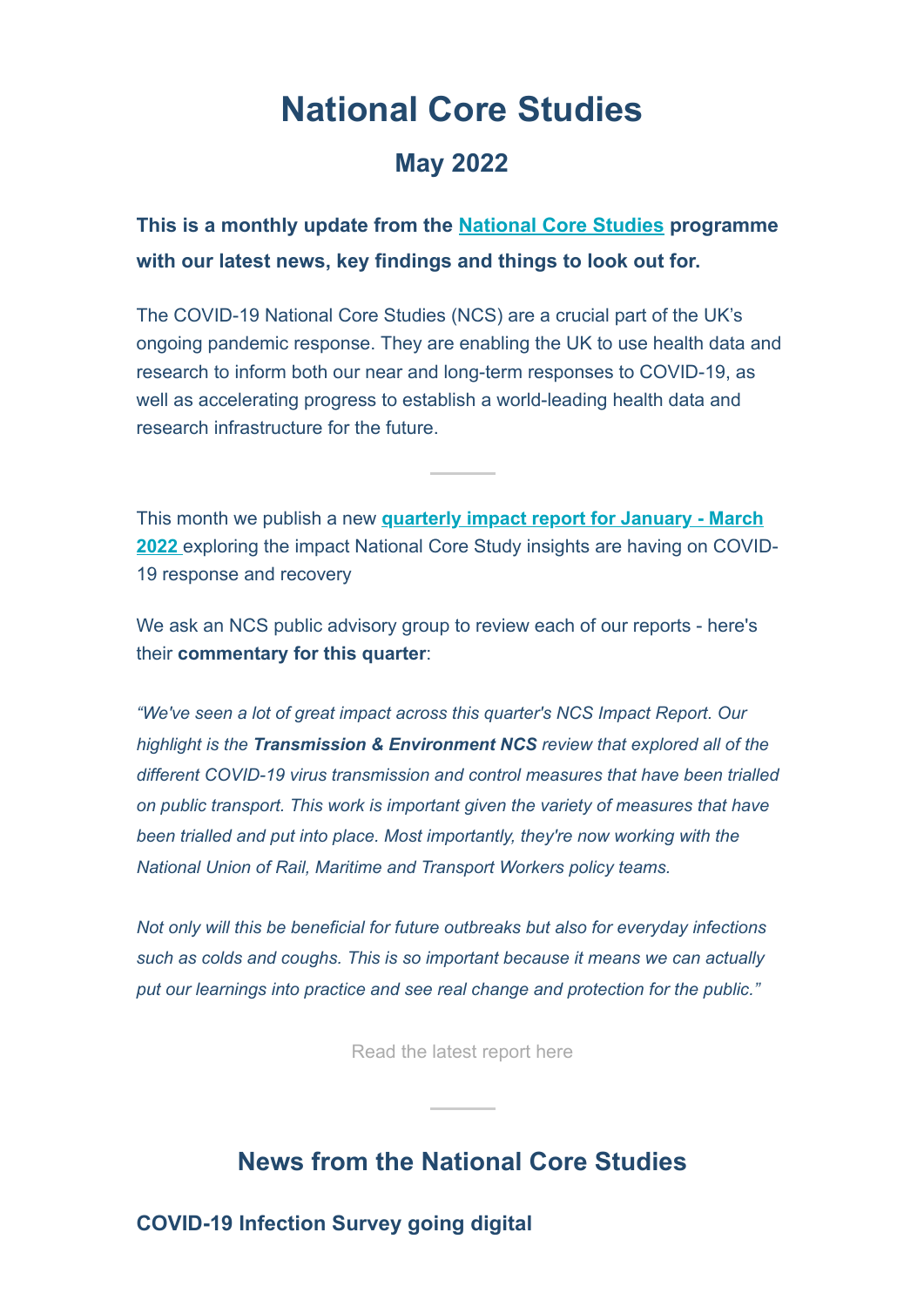**Epidemiology & Surveillance NCS** COVID-19 Infection Survey continues its transition from face-to-face to online delivery, while tracking cases of the BA.2 subvariant of Omicron.

### **5 things we learned from working with national COVID-19 data**

In December 2020 **Data & Connectivity NCS** funded 12 project teams to answer key COVID-19 research questions using data made available through NCS. They investigated topics including COVID-19 vaccine real-world effectiveness, methods to identify long-COVID in medical records and a ethnic group differences in COVID-19 outcomes and vaccine uptake. 5 of the teams talk about project outcomes and what they learned completing the work [in this blogpost](https://www.hdruk.ac.uk/news/five-data-driven-insights-from-our-urgent-covid-19-projects/?utm_source=NCS%20impact%20report&utm_medium=email&utm_campaign=D%26C%20impact%20blog&utm_id=D%26C%20impact%20blog&_hsenc=p2ANqtz-8dZ5Izj47ROlPNhGz8KX1pAU8MmMXzaCaGl9xIqZL2GSOVRhdQl08V79bS4UHA2knmoCyz).

**Apply now to access linked data for more than 20 cohort studies Longitudinal Health & Wellbeing NCS'** Longitudinal Linkage Collaboration platform is entering its second month open for researchers to enquire for access via [the UKLLC portal on the HDR Innovation Gateway.](https://web.www.healthdatagateway.org/dataset/d858cd90-9a2f-4330-9bbe-46e047a5d0a2?_hsenc=p2ANqtz-8dZ5Izj47ROlPNhGz8KX1pAU8MmMXzaCaGl9xIqZL2GSOVRhdQl08V79bS4UHA2knmoCyz)





[Read about the UKLLC access review process here](https://www.closer.ac.uk/news-opinion/blog/launching-an-important-piece-of-uk-research-infrastructure/?msclkid=7689d88ab5bd11ecb19432c183070a81&_hsenc=p2ANqtz-8dZ5Izj47ROlPNhGz8KX1pAU8MmMXzaCaGl9xIqZL2GSOVRhdQl08V79bS4UHA2knmoCyz)

#### **How to design prisons to prevent transmission of diseases**

**PROTECT Transmission & Environment NCS** researchers from the University of Strathclyde and the University of Cambridge are collaborating with the Ministry of Justice to assess how ventilation levels in prisons affect the spread of respiratory [particles, and the role ventilation monitoring can play. The aim is for the evidence](https://sites.manchester.ac.uk/covid19-national-project/2022/03/30/evaluating-transmission-risk-in-unique-workplaces-pilot-study-of-a-victorian-prison/?_hsenc=p2ANqtz-8dZ5Izj47ROlPNhGz8KX1pAU8MmMXzaCaGl9xIqZL2GSOVRhdQl08V79bS4UHA2knmoCyz) produced to inform policy on how to mitigate risk, for example via design guidelines for future prisons.

### **Applying Covid clinical trial innovations to other diseases Epidemiology & Surveillance NCS** Covid Infection Survey principal investigator, Professor Sarah Walker, gave the [31st Bradford Hill Memorial Lecture](https://www.lshtm.ac.uk/newsevents/events/31st-bradford-hill-memorial-lecture?_hsenc=p2ANqtz-8dZ5Izj47ROlPNhGz8KX1pAU8MmMXzaCaGl9xIqZL2GSOVRhdQl08V79bS4UHA2knmoCyz) "Beyond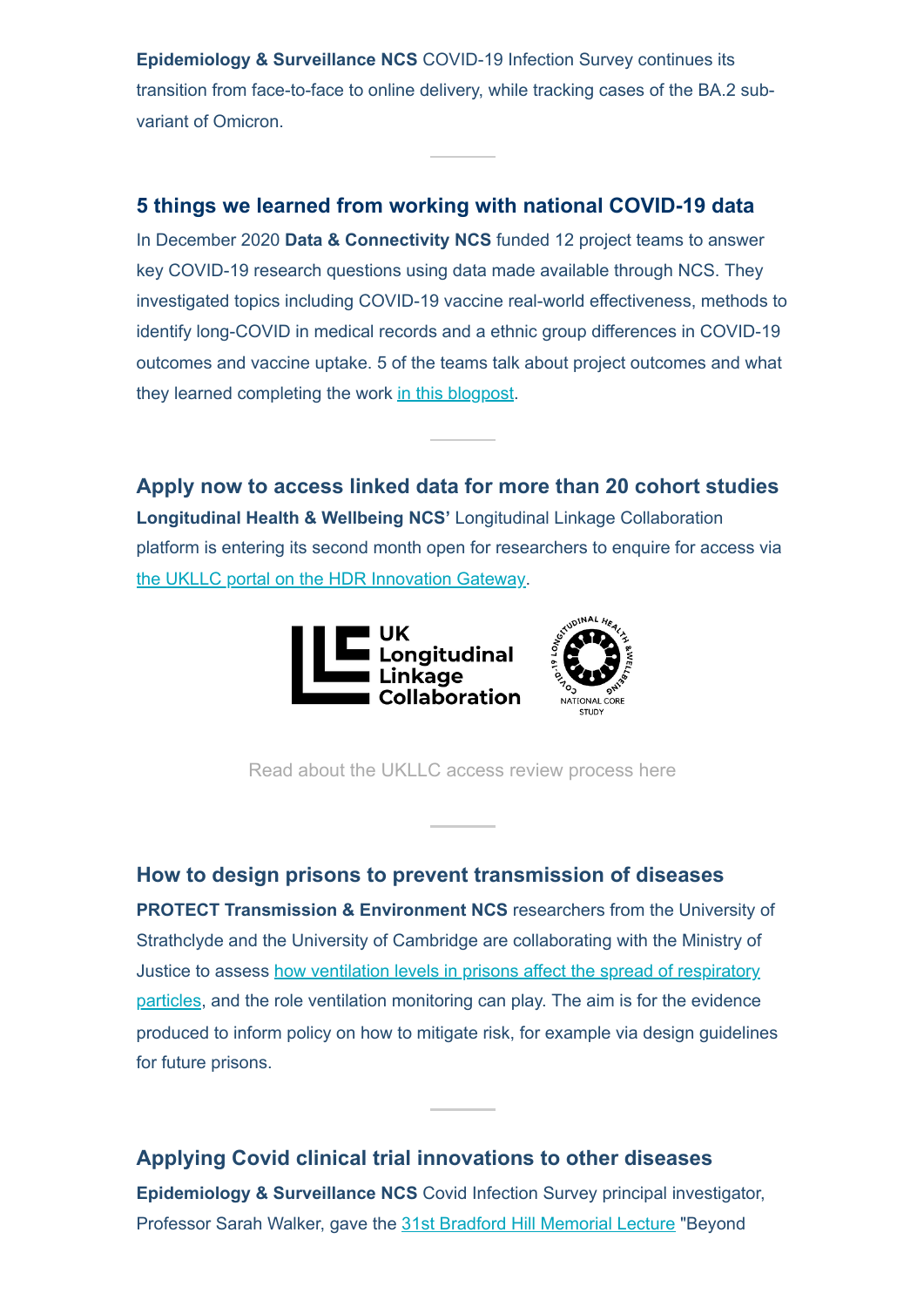'Standard-of-Care': novel trial designs for old problems" on 17th May .

[Watch the lecture here](https://www.lshtm.ac.uk/newsevents/events/31st-bradford-hill-memorial-lecture?_hsenc=p2ANqtz-8dZ5Izj47ROlPNhGz8KX1pAU8MmMXzaCaGl9xIqZL2GSOVRhdQl08V79bS4UHA2knmoCyz)

### **95 NCS datasets now made available to access via the Health Data Research Innovation Gateway by Data & Connectivity NCS**

Transparent information on the 272 research teams using these NCS datasets for research, in many cases including the outputs their research produced, is now captured in the Gateway [Data Use Register.](https://web.www.healthdatagateway.org/search?search=&datausekeywords=National%20Core%20Study&tab=Datauses&_hsenc=p2ANqtz-8dZ5Izj47ROlPNhGz8KX1pAU8MmMXzaCaGl9xIqZL2GSOVRhdQl08V79bS4UHA2knmoCyz)



[Browse the NCS datasets here](https://web.www.healthdatagateway.org/collection/6372136984450563?_hsenc=p2ANqtz-8dZ5Izj47ROlPNhGz8KX1pAU8MmMXzaCaGl9xIqZL2GSOVRhdQl08V79bS4UHA2knmoCyz)

### **NCS research finding highlights this month:**

The **Longitudinal Health and Wellbeing and Data & Connectivity NCS**-supported [OpenSAFELY](https://www.opensafely.org/about/?_hsenc=p2ANqtz-8dZ5Izj47ROlPNhGz8KX1pAU8MmMXzaCaGl9xIqZL2GSOVRhdQl08V79bS4UHA2knmoCyz) platform conducted a federated analysis of 57 million patients' [primary care records to explore changes in English medication safety indicators.](https://www.medrxiv.org/content/10.1101/2022.05.05.22273234v1?ct=&_hsenc=p2ANqtz-8dZ5Izj47ROlPNhGz8KX1pAU8MmMXzaCaGl9xIqZL2GSOVRhdQl08V79bS4UHA2knmoCyz) In what the authors believe to be the most comprehensive assessment of medication prescribing safety during the SARS-CoV-2 pandemic in England to date, covering 95% of the population, they found prescribing safety was maintained during the pandemic across a diverse range of measures.

The **Data & Connectivity NCS**-supported Early Pandemic Evaluation and Enhanced Surveillance of COVID-19 platform [\(EAVE-II\)](https://www.ed.ac.uk/usher/eave-ii?_hsenc=p2ANqtz-8dZ5Izj47ROlPNhGz8KX1pAU8MmMXzaCaGl9xIqZL2GSOVRhdQl08V79bS4UHA2knmoCyz), which covers the entire [Scottish population, published their analysis of vaccine booster efficacy against](https://www.ed.ac.uk/usher/eave-ii/key-outputs/our-publications/omicron-booster-effectiveness-symptomatic-disease?_hsenc=p2ANqtz-8dZ5Izj47ROlPNhGz8KX1pAU8MmMXzaCaGl9xIqZL2GSOVRhdQl08V79bS4UHA2knmoCyz) Omicron infection. They found that Omicron is more likely to break through immune protection than Delta, but causes milder disease when it does.

**Epidemiology & Surveillance NCS** released [modelled estimates](https://www.ons.gov.uk/peoplepopulationandcommunity/healthandsocialcare/conditionsanddiseases/articles/coronaviruscovid19infectionsurveytechnicalarticlecumulativeincidenceofthenumberofpeoplewhohavetestedpositiveforcovid19uk/22april2022?msclkid=0ebad80ac6d811ecae23f7d5478afb9c&_hsenc=p2ANqtz-8dZ5Izj47ROlPNhGz8KX1pAU8MmMXzaCaGl9xIqZL2GSOVRhdQl08V79bS4UHA2knmoCyz) of the number of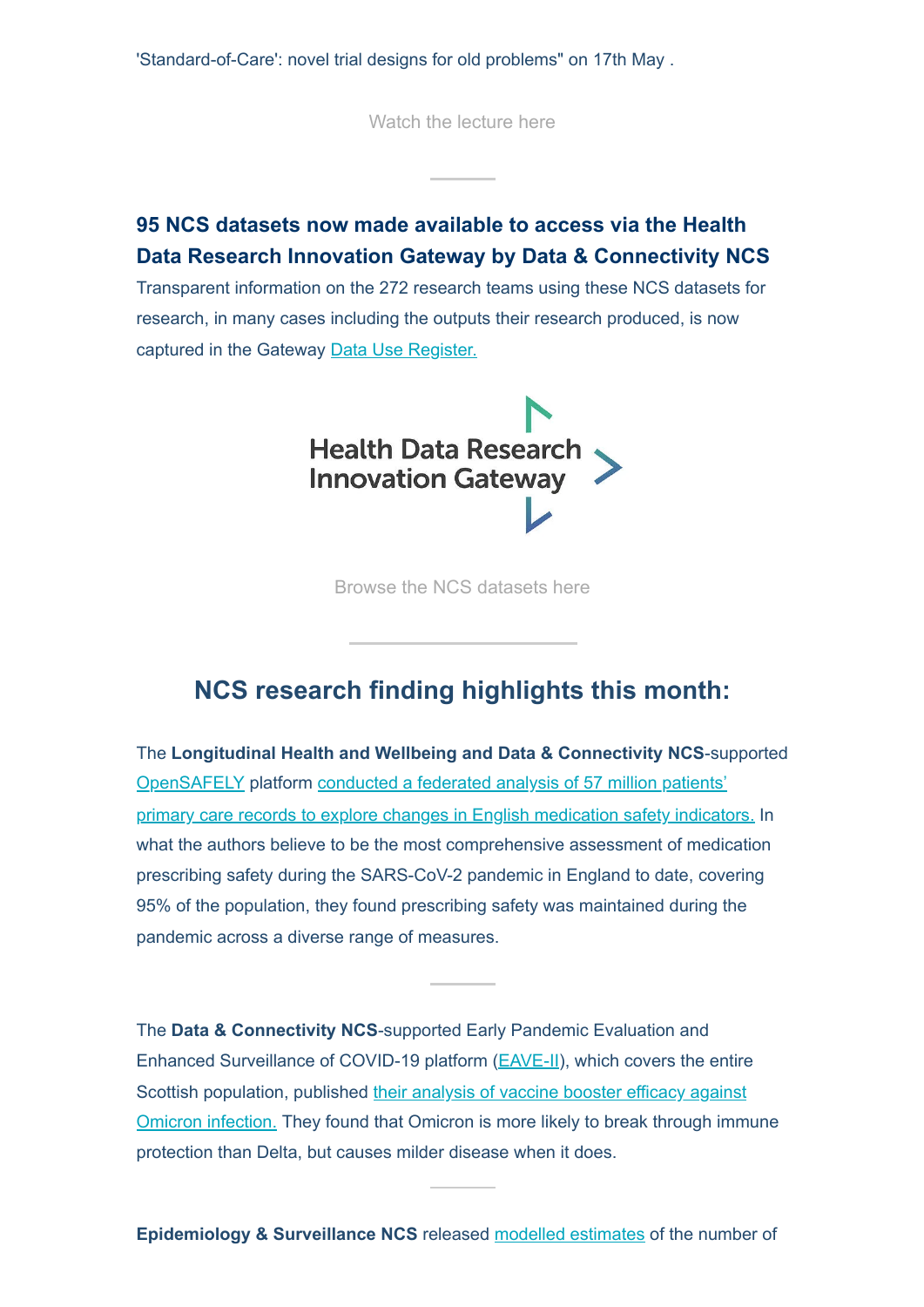people who have had at least one COVID-19 episode since April 2020 - around 44 million people across the UK, which would be 66% of the population. In addition, their [special report on long Covid and omicron f](https://www.ons.gov.uk/releases/selfreportedlongcovidafterinfectionwiththeomicronvariant?_hsenc=p2ANqtz-8dZ5Izj47ROlPNhGz8KX1pAU8MmMXzaCaGl9xIqZL2GSOVRhdQl08V79bS4UHA2knmoCyz)ound that, among triple-jabbed adults, rates of long Covid were similar following Delta or Omicron infection. For double-jabbed adults, where the absolute risk of long Covid is higher, persistent symptoms were 50% less common following Omicron compared to Delta.

**PROTECT Transmission & Environment NCS** commissioned the survey company NatCen to undertake a survey of COVID-19 and the workplace involving 5866 participants. They found that sectors with least infections were agriculture, arts/entertainment and construction. Most infections were seen in individuals employed by a household, education and health and social care settings. PROTECT NCS are now using this data set to address other key issues in relation to COVID and work.

This **Longitudinal Health & Wellbeing NCS** study used data from over 50,000 [participants in 11 longitudinal population studies to show that women, those with](https://jamanetwork.com/journals/jamanetworkopen/fullarticle/2791456?utm_source=twitter&utm_campaign=content-shareicons&utm_content=article_engagement&utm_medium=social&utm_term=042222&_hsenc=p2ANqtz-8dZ5Izj47ROlPNhGz8KX1pAU8MmMXzaCaGl9xIqZL2GSOVRhdQl08V79bS4UHA2knmoCyz#.YmLInoHSqrc.twitter) higher degrees, and those aged 35 to 44 years experienced greater pandemic mental health decline than other groups. A 30% increase in people reporting mental health decline was present throughout the first year of the pandemic – with no apparent recovery when social restrictions were eased. The researchers explain their findings in [this video](https://youtu.be/PXQfdmvGXmI?_hsenc=p2ANqtz-8dZ5Izj47ROlPNhGz8KX1pAU8MmMXzaCaGl9xIqZL2GSOVRhdQl08V79bS4UHA2knmoCyz).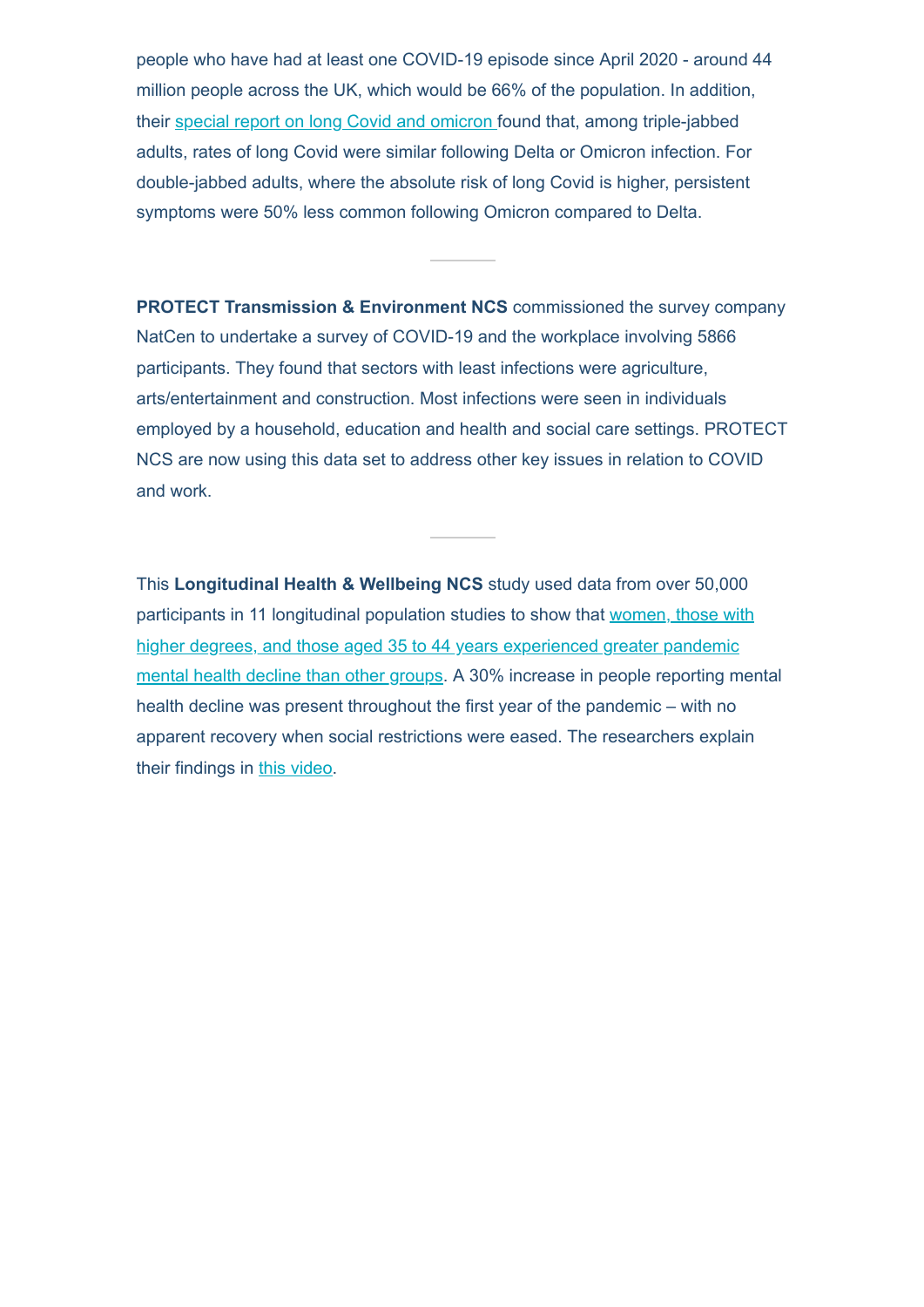

## **More NCS research publications for the month:**

- [How the data revolution and the fight against COVID are changing UK stats](https://blog.ons.gov.uk/2022/04/21/how-the-data-revolution-and-the-fight-against-covid-are-changing-uk-stats-forever/?_hsenc=p2ANqtz-8dZ5Izj47ROlPNhGz8KX1pAU8MmMXzaCaGl9xIqZL2GSOVRhdQl08V79bS4UHA2knmoCyz) forever.
- [The relationship between COVID-19 infections and antibodies: What do the](https://blog.ons.gov.uk/2022/04/06/the-relationship-between-covid-19-infections-and-antibodies-what-do-the-data-show/?_hsenc=p2ANqtz-8dZ5Izj47ROlPNhGz8KX1pAU8MmMXzaCaGl9xIqZL2GSOVRhdQl08V79bS4UHA2knmoCyz) data show?
- [Improving the evidence on ethnic health disparities.](https://blog.ons.gov.uk/2022/04/13/improving-the-evidence-on-ethnic-health-disparities/?_hsenc=p2ANqtz-8dZ5Izj47ROlPNhGz8KX1pAU8MmMXzaCaGl9xIqZL2GSOVRhdQl08V79bS4UHA2knmoCyz)
- [Lineage replacement and evolution captured by the United Kingdom Covid](https://eur03.safelinks.protection.outlook.com/?url=https%3A%2F%2Fdoi.org%2F10.1101%2F2022.01.05.21268323&data=05%7C01%7Czuzanna.balabuch%40ons.gov.uk%7Cfc49124d1bd647863ce908da285511ba%7C078807bfce824688bce00d811684dc46%7C0%7C0%7C637866643081240743%7CUnknown%7CTWFpbGZsb3d8eyJWIjoiMC4wLjAwMDAiLCJQIjoiV2luMzIiLCJBTiI6Ik1haWwiLCJXVCI6Mn0%3D%7C3000%7C%7C%7C&sdata=jfBe%2BKsVqf7%2FALWqjkDya%2FdWf93S71D%2F9pDMOzhG518%3D&reserved=0&_hsenc=p2ANqtz-8dZ5Izj47ROlPNhGz8KX1pAU8MmMXzaCaGl9xIqZL2GSOVRhdQl08V79bS4UHA2knmoCyz) Infection Survey
- [Omicron-Associated Changes in SARS-COV-2 Symptoms in the United](https://eur03.safelinks.protection.outlook.com/?url=https%3A%2F%2Fdoi.org%2F10.1101%2F2022.01.18.22269082&data=05%7C01%7Czuzanna.balabuch%40ons.gov.uk%7Cfc49124d1bd647863ce908da285511ba%7C078807bfce824688bce00d811684dc46%7C0%7C0%7C637866643081240743%7CUnknown%7CTWFpbGZsb3d8eyJWIjoiMC4wLjAwMDAiLCJQIjoiV2luMzIiLCJBTiI6Ik1haWwiLCJXVCI6Mn0%3D%7C3000%7C%7C%7C&sdata=gquVVQEGJfjc%2FzLNvey2T90K3u4oyZx%2FyJ3VHoZwLmI%3D&reserved=0&_hsenc=p2ANqtz-8dZ5Izj47ROlPNhGz8KX1pAU8MmMXzaCaGl9xIqZL2GSOVRhdQl08V79bS4UHA2knmoCyz) Kingdom
- [The challenge of limited vaccine supplies: impact of prior infection on anti](https://eur03.safelinks.protection.outlook.com/?url=https%3A%2F%2Fwww.medrxiv.org%2Fcontent%2F10.1101%2F2021.12.08.21267353v2&data=05%7C01%7Czuzanna.balabuch%40ons.gov.uk%7Cfc49124d1bd647863ce908da285511ba%7C078807bfce824688bce00d811684dc46%7C0%7C0%7C637866643081240743%7CUnknown%7CTWFpbGZsb3d8eyJWIjoiMC4wLjAwMDAiLCJQIjoiV2luMzIiLCJBTiI6Ik1haWwiLCJXVCI6Mn0%3D%7C3000%7C%7C%7C&sdata=16%2FkriIcpt9XNAAjZqRJKIYqk%2BaqxKPB02bzo5TbrIA%3D&reserved=0&_hsenc=p2ANqtz-8dZ5Izj47ROlPNhGz8KX1pAU8MmMXzaCaGl9xIqZL2GSOVRhdQl08V79bS4UHA2knmoCyz)spike IgG antibody trajectories after a single COVID-19 vaccination
- SARS-CoV-2 anti-spike IgG antibody responses after second dose of [ChAdOx1 or BNT162b2 and correlates of protection in the UK general](https://eur03.safelinks.protection.outlook.com/?url=https%3A%2F%2Fwww.medrxiv.org%2Fcontent%2F10.1101%2F2021.09.13.21263487v3&data=05%7C01%7Czuzanna.balabuch%40ons.gov.uk%7Cfc49124d1bd647863ce908da285511ba%7C078807bfce824688bce00d811684dc46%7C0%7C0%7C637866643081240743%7CUnknown%7CTWFpbGZsb3d8eyJWIjoiMC4wLjAwMDAiLCJQIjoiV2luMzIiLCJBTiI6Ik1haWwiLCJXVCI6Mn0%3D%7C3000%7C%7C%7C&sdata=rPsogE4Y2d03dMp6ezJAL3x3zizE%2BUPvVoBrMrS4Rac%3D&reserved=0&_hsenc=p2ANqtz-8dZ5Izj47ROlPNhGz8KX1pAU8MmMXzaCaGl9xIqZL2GSOVRhdQl08V79bS4UHA2knmoCyz) population
- [Genetic Landscape of the ACE2 Coronavirus Receptor.](https://doi.org/10.1161/circulationaha.121.057888?_hsenc=p2ANqtz-8dZ5Izj47ROlPNhGz8KX1pAU8MmMXzaCaGl9xIqZL2GSOVRhdQl08V79bS4UHA2knmoCyz)
- [Severity of omicron variant of concern and effectiveness of vaccine boosters](https://doi.org/10.1016/s1473-3099(22)00141-4?_hsenc=p2ANqtz-8dZ5Izj47ROlPNhGz8KX1pAU8MmMXzaCaGl9xIqZL2GSOVRhdQl08V79bS4UHA2knmoCyz) against symptomatic disease in Scotland (EAVE II): a national cohort study with nested test-negative design.
- [Impact of the SARS-CoV-2 pandemic on female breast, colorectal and non](https://doi.org/10.1038/s41416-022-01830-6?_hsenc=p2ANqtz-8dZ5Izj47ROlPNhGz8KX1pAU8MmMXzaCaGl9xIqZL2GSOVRhdQl08V79bS4UHA2knmoCyz)small cell lung cancer incidence, stage and healthcare pathway to diagnosis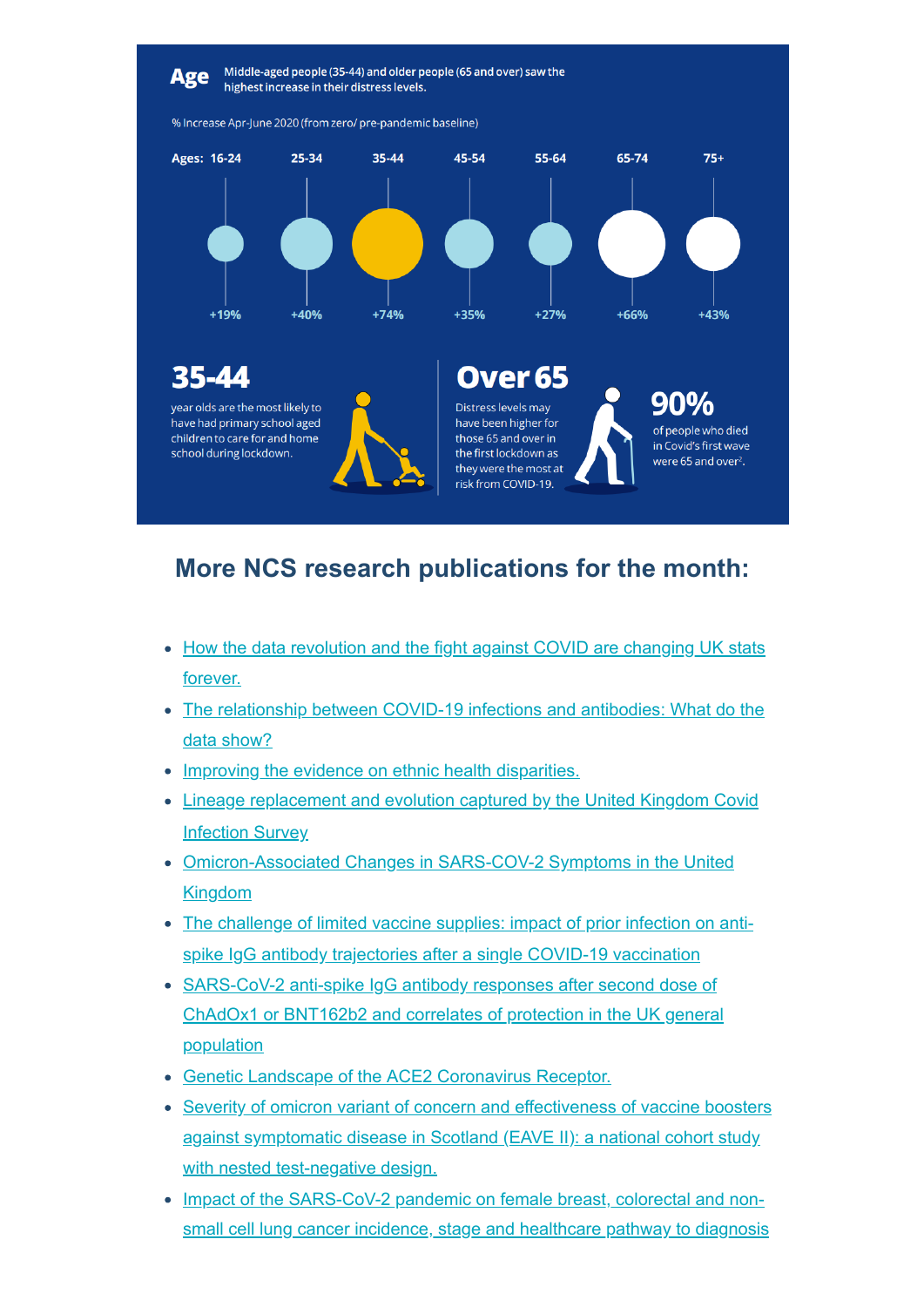[during 2020 in Wales, UK, using a national cancer clinical record system.](https://doi.org/10.1038/s41416-022-01830-6?_hsenc=p2ANqtz-8dZ5Izj47ROlPNhGz8KX1pAU8MmMXzaCaGl9xIqZL2GSOVRhdQl08V79bS4UHA2knmoCyz)

- Healthcare contacts with self-harm during COVID-19: An e-cohort whole[population-based study using individual-level linked routine electronic health](https://doi.org/10.1371/journal.pone.0266967?_hsenc=p2ANqtz-8dZ5Izj47ROlPNhGz8KX1pAU8MmMXzaCaGl9xIqZL2GSOVRhdQl08V79bS4UHA2knmoCyz) records in Wales, UK, 2016-March 2021.
- [Psychological Distress Before and During the COVID-19 Pandemic Among](https://jamanetwork.com/journals/jamanetworkopen/fullarticle/2791456?utm_source=twitter&utm_campaign=content-shareicons&utm_content=article_engagement&utm_medium=social&utm_term=042222&_hsenc=p2ANqtz-8dZ5Izj47ROlPNhGz8KX1pAU8MmMXzaCaGl9xIqZL2GSOVRhdQl08V79bS4UHA2knmoCyz#.YmLInoHSqrc.twitter) Adults in the United Kingdom Based on Coordinated Analyses of 11 Longitudinal Studies
- [The UK Coronavirus Job Retention Scheme and diet, physical activity, and](https://link.springer.com/epdf/10.1186/s12916-022-02343-y?sharing_token=ej-KRyo--bUKEYSuLx8T12_BpE1tBhCbnbw3BuzI2ROkLyiHejypYyAq_oLSfdJc1v7YB_7qkjH7frgs3zZfD06QJAuO6wfyEFlHRBYOn6U6WV-1C8iCsr4QqxMPgDsMMKy8_35gmlFFDVgivg-PHF7LGoIJRcuhOA_OXovme28%3D&_hsenc=p2ANqtz-8dZ5Izj47ROlPNhGz8KX1pAU8MmMXzaCaGl9xIqZL2GSOVRhdQl08V79bS4UHA2knmoCyz) sleep during the COVID-19 pandemic: evidence from eight longitudinal population surveys
- [BNT162b2 and ChAdOx1 nCoV-19 vaccinations, incidence of SARS-CoV-2](https://jogh.org/2022/jogh-12-05008?_hsenc=p2ANqtz-8dZ5Izj47ROlPNhGz8KX1pAU8MmMXzaCaGl9xIqZL2GSOVRhdQl08V79bS4UHA2knmoCyz) infections and COVID-19 hospitalisations in Scotland in the Delta era
- [Impact of First UK COVID-19 Lockdown on Hospital Admissions: Interrupted](https://dx.doi.org/10.2139/ssrn.3970709?_hsenc=p2ANqtz-8dZ5Izj47ROlPNhGz8KX1pAU8MmMXzaCaGl9xIqZL2GSOVRhdQl08V79bS4UHA2knmoCyz) Time Series Study of 32 Million People
- [Risk factors for long COVID: analyses of 10 longitudinal studies and electronic](https://doi.org/10.1101/2021.06.24.21259277?_hsenc=p2ANqtz-8dZ5Izj47ROlPNhGz8KX1pAU8MmMXzaCaGl9xIqZL2GSOVRhdQl08V79bS4UHA2knmoCyz) health records in the UK
- Risk of severe COVID-19 outcomes associated with immune-mediated [inflammatory diseases and immune modifying therapies: a nationwide cohort](https://www.medrxiv.org/content/10.1101/2021.09.03.21262888v2?_hsenc=p2ANqtz-8dZ5Izj47ROlPNhGz8KX1pAU8MmMXzaCaGl9xIqZL2GSOVRhdQl08V79bS4UHA2knmoCyz) study in the OpenSAFELY platform
- [Impact on emergency and elective hospital-based care in Scotland over the](https://journals.sagepub.com/doi/10.1177/01410768221095239?url_ver=Z39.88-2003&rfr_id=ori%3Arid%3Acrossref.org&rfr_dat=cr_pub%20%200pubmed&_hsenc=p2ANqtz-8dZ5Izj47ROlPNhGz8KX1pAU8MmMXzaCaGl9xIqZL2GSOVRhdQl08V79bS4UHA2knmoCyz) first 12 months of the pandemic: interrupted time-series analysis of national **lockdowns**
- [Evaluation of antithrombotic use and COVID-19 outcomes in a nationwide](https://heart.bmj.com/content/early/2022/03/09/heartjnl-2021-320325?_hsenc=p2ANqtz-8dZ5Izj47ROlPNhGz8KX1pAU8MmMXzaCaGl9xIqZL2GSOVRhdQl08V79bS4UHA2knmoCyz) atrial fibrillation cohort

Regular ONS reporting of

- [Coronavirus \(COVID-19\) Infection Survey technical article: Characteristics](https://www.ons.gov.uk/peoplepopulationandcommunity/healthandsocialcare/conditionsanddiseases/articles/coronaviruscovid19infectionsurveytechnicalarticlecharacteristicsassociatedwiththirdvaccinationuptake/21april2022?_hsenc=p2ANqtz-8dZ5Izj47ROlPNhGz8KX1pAU8MmMXzaCaGl9xIqZL2GSOVRhdQl08V79bS4UHA2knmoCyz) associated with third vaccination uptake: 21 April 2022
- Coronavirus (COVID-19) Infection Survey technical article: Cumulative [incidence of the number of people who have tested positive for COVID-19,](https://www.ons.gov.uk/peoplepopulationandcommunity/healthandsocialcare/conditionsanddiseases/articles/coronaviruscovid19infectionsurveytechnicalarticlecumulativeincidenceofthenumberofpeoplewhohavetestedpositiveforcovid19uk/22april2022?_hsenc=p2ANqtz-8dZ5Izj47ROlPNhGz8KX1pAU8MmMXzaCaGl9xIqZL2GSOVRhdQl08V79bS4UHA2knmoCyz) UK: 22 April 2022
- [Coronavirus \(COVID-19\) Infection Survey, UK: antibody and vaccination data,](https://www.ons.gov.uk/releases/coronaviruscovid19infectionsurveyukantibodyandvaccinationdata6april2022?_hsenc=p2ANqtz-8dZ5Izj47ROlPNhGz8KX1pAU8MmMXzaCaGl9xIqZL2GSOVRhdQl08V79bS4UHA2knmoCyz) 6 April 2022
- [Coronavirus \(COVID-19\) Infection Survey: UK: 8 April 2022](https://www.ons.gov.uk/releases/coronaviruscovid19infectionsurveyuk8april2022?_hsenc=p2ANqtz-8dZ5Izj47ROlPNhGz8KX1pAU8MmMXzaCaGl9xIqZL2GSOVRhdQl08V79bS4UHA2knmoCyz)
- [Coronavirus \(COVID-19\) Infection Survey, UK: characteristics of people](https://www.ons.gov.uk/releases/coronaviruscovid19infectionsurveyukcharacteristicsofpeopletestingpositiveforcovid1913april2022?_hsenc=p2ANqtz-8dZ5Izj47ROlPNhGz8KX1pAU8MmMXzaCaGl9xIqZL2GSOVRhdQl08V79bS4UHA2knmoCyz) testing positive for COVID-19, 13 April 2022
- [Coronavirus \(COVID-19\) Infection Survey, UK: 14 April 2022](https://www.ons.gov.uk/releases/coronaviruscovid19infectionsurveyuk14april2022?_hsenc=p2ANqtz-8dZ5Izj47ROlPNhGz8KX1pAU8MmMXzaCaGl9xIqZL2GSOVRhdQl08V79bS4UHA2knmoCyz)
- [Coronavirus \(COVID-19\) Infection Survey, UK: antibody and vaccination data,](https://www.ons.gov.uk/releases/coronaviruscovid19infectionsurveyukantibodyandvaccinationdata20april2022?_hsenc=p2ANqtz-8dZ5Izj47ROlPNhGz8KX1pAU8MmMXzaCaGl9xIqZL2GSOVRhdQl08V79bS4UHA2knmoCyz) 20 April 2022